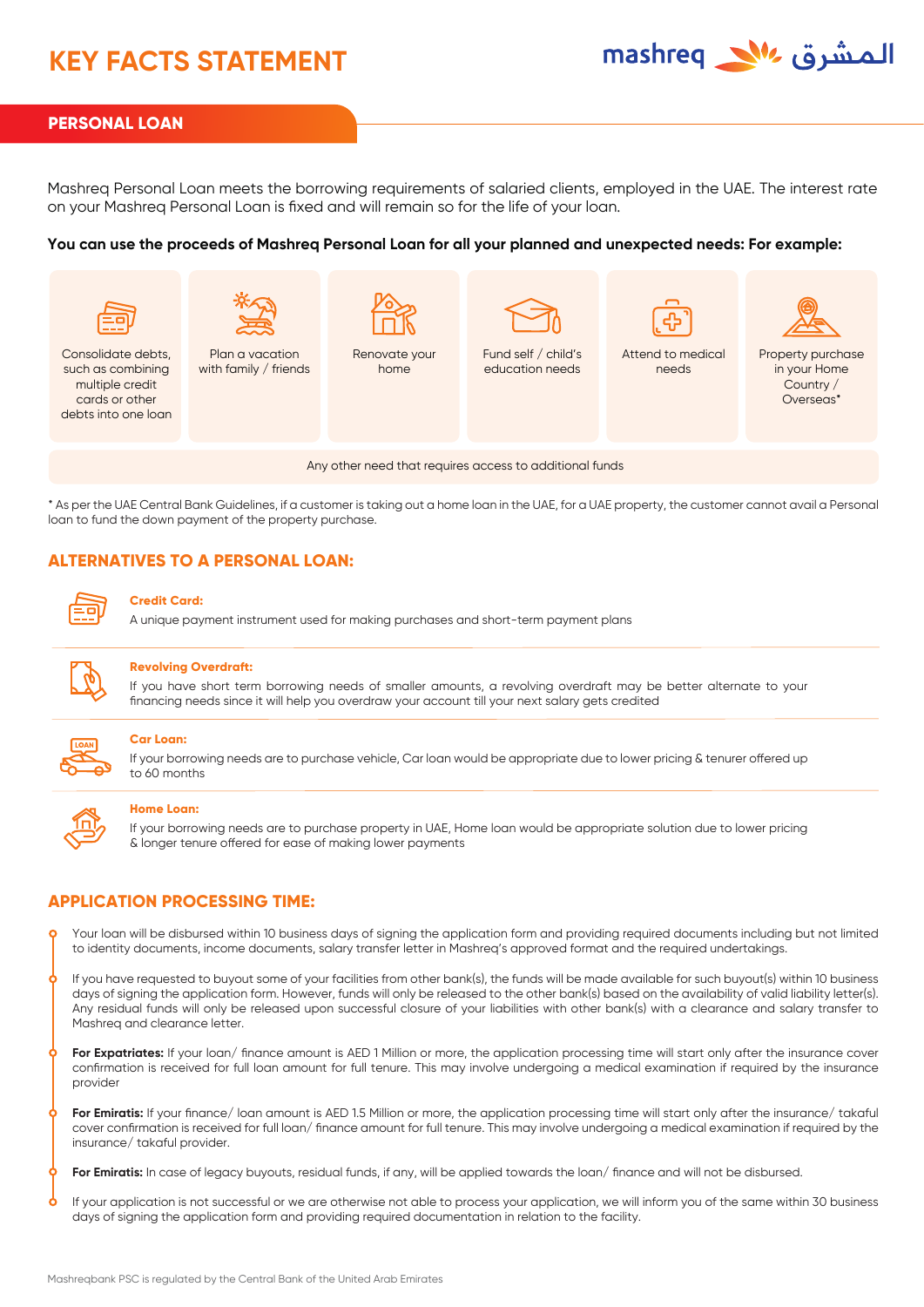# **TERMS AND CONDITIONS:**

Before signing your Personal loan agreement, you should read all the terms & conditions of the personal loan, as well as, the other terms and conditions which are applicable for all products and services carefully, to ensure that this is the best product for you and that you understand the features and pricing of this product. The terms and conditions for personal loans are available on our websit[e mashreq.com/pl.](https://www.mashreq.com/pl)

# **WARNING - KEY OBLIGATIONS OF THE CUSTOMER & CONSEQUENCES IN CASE OF FAILURE TO MEET THE SAME:**

| <b>Responsibility</b>                                               | <b>Failing Which</b>                                                                                                                                                                                                                                                                                                                                                                                                                                                                                                                                                                                                       |
|---------------------------------------------------------------------|----------------------------------------------------------------------------------------------------------------------------------------------------------------------------------------------------------------------------------------------------------------------------------------------------------------------------------------------------------------------------------------------------------------------------------------------------------------------------------------------------------------------------------------------------------------------------------------------------------------------------|
| If you have availed a salary transfer Loan                          | The bank has the right to take any or all the following actions;                                                                                                                                                                                                                                                                                                                                                                                                                                                                                                                                                           |
| • Transfer your salary to Mashreg before your first due date<br>AND | Place a freeze on your salary account with other bank through<br>◉<br>court                                                                                                                                                                                                                                                                                                                                                                                                                                                                                                                                                |
| Continue transferring it until the finance is fully paid off<br>◉   | • Hold or freeze any amount available in your account(s) with<br>Mashreg / Mashreg Al Islami and/or use it to recover any or all<br>the outstanding finance amount                                                                                                                                                                                                                                                                                                                                                                                                                                                         |
|                                                                     | Reach out to your employer to seek salary transfer to Mashreq<br>◉<br>or Mashreg Al Islami bank account                                                                                                                                                                                                                                                                                                                                                                                                                                                                                                                    |
|                                                                     | Declare non salary transfer to Mashreg or Mashreg Al Islami an<br>◉<br>event of default and demand payment of any or all the<br>outstanding loan amount and in case of non-payment, take<br>necessary legal action including but not limited to filing a case                                                                                                                                                                                                                                                                                                                                                              |
|                                                                     | <b>For Emiratis:</b> Use other means to recover due instalments<br>$\bullet$<br>including but not limited to Direct Debit set up on your account<br>with other bank(s). Any instance of a failed DDA will be<br>reported to Al Etihad Credit Bureau which could adversely<br>affect your credit history or score and may make it more<br>difficult for you to obtain credit in the future                                                                                                                                                                                                                                  |
|                                                                     | For Emiratis: Reach out to Pension Fund to seek End of Service<br>Benefit and/or Pension transfer to Mashreg / Mashreg Al Islami                                                                                                                                                                                                                                                                                                                                                                                                                                                                                           |
| • Pay the monthly installment on or before the due date             | The bank has the right to take any or all the following actions;                                                                                                                                                                                                                                                                                                                                                                                                                                                                                                                                                           |
|                                                                     | Charge late payment fee as per schedule of charges<br>◉                                                                                                                                                                                                                                                                                                                                                                                                                                                                                                                                                                    |
|                                                                     | · Withdraw/freeze/utilize any or all the outstanding loan<br>amounts from any or all your Accounts with the bank or with<br>any other bank                                                                                                                                                                                                                                                                                                                                                                                                                                                                                 |
|                                                                     | Report any missed/delayed loan installment payment, to Al<br>Etihad Credit Bureau which could adversely affect your credit<br>score or history and may make it more difficult for you to obtain<br>credit in the future                                                                                                                                                                                                                                                                                                                                                                                                    |
|                                                                     | In case of continued nonpayment, the bank will employ all<br>◉<br>available measures to recover the due amount. This may<br>include, and not be limited to, reaching out to you on the<br>phone, over emails, by conducting physical visits to your home<br>or place of employment at the discretion of the bank. The bank<br>can also disclose and share your Information to any Third Party<br>including any authorized debt collection agency/agent. This is<br>to enable the authorized debt collection agency/agent to<br>follow up with the customer/ any appropriate third party duly<br>authorized by the customer |
|                                                                     | • The security cheque(s) collected as part of application may be<br>presented without any prior notice and in case of return you<br>may face legal consequences                                                                                                                                                                                                                                                                                                                                                                                                                                                            |
|                                                                     | For Emiratis: Use other means to recover due installments<br>◉<br>including but not limited to Direct Debit set up on your account<br>with other bank(s). Any instance of a failed DDA will be<br>reported to Al Etihad Credit Bureau which could adversely<br>affect your credit history or score and may make it more<br>difficult for you to obtain credit in the future.                                                                                                                                                                                                                                               |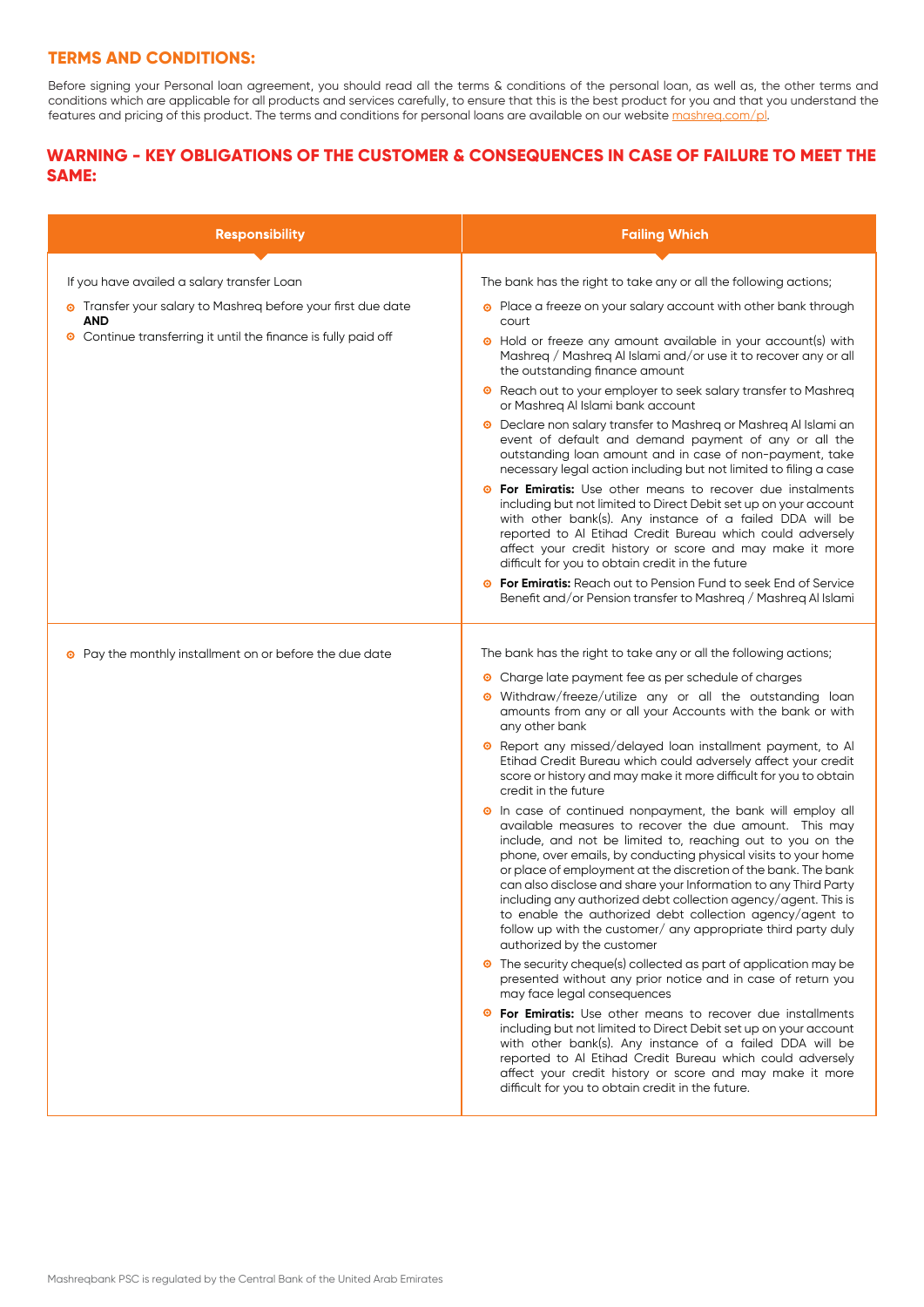| <b>Responsibility</b>                                                                                                                                                                                                                                                                                                                                                                                                                                                                                                                                                                                                                                                                                                                                                                          | <b>Failing Which</b>                                                                                                                                                                                                                                                                                                                                                                                                                                                                                                                                                                                                                                                                                                                                                                                                                                                                                                                                                                                                                                                                                                                                                                                                                                                                                                                                                                                                                      |
|------------------------------------------------------------------------------------------------------------------------------------------------------------------------------------------------------------------------------------------------------------------------------------------------------------------------------------------------------------------------------------------------------------------------------------------------------------------------------------------------------------------------------------------------------------------------------------------------------------------------------------------------------------------------------------------------------------------------------------------------------------------------------------------------|-------------------------------------------------------------------------------------------------------------------------------------------------------------------------------------------------------------------------------------------------------------------------------------------------------------------------------------------------------------------------------------------------------------------------------------------------------------------------------------------------------------------------------------------------------------------------------------------------------------------------------------------------------------------------------------------------------------------------------------------------------------------------------------------------------------------------------------------------------------------------------------------------------------------------------------------------------------------------------------------------------------------------------------------------------------------------------------------------------------------------------------------------------------------------------------------------------------------------------------------------------------------------------------------------------------------------------------------------------------------------------------------------------------------------------------------|
|                                                                                                                                                                                                                                                                                                                                                                                                                                                                                                                                                                                                                                                                                                                                                                                                |                                                                                                                                                                                                                                                                                                                                                                                                                                                                                                                                                                                                                                                                                                                                                                                                                                                                                                                                                                                                                                                                                                                                                                                                                                                                                                                                                                                                                                           |
| <sup>o</sup> Please notify the Bank with any change whether to salary,<br>employment terms and conditions and change of employer<br>• The customer further agrees and undertakes not to stop or<br>otherwise cancel the salary transfer to his/her Account held<br>with the Bank or any other Bank without the Bank's prior<br>written approval<br>The customer further agrees and undertakes not to stop or<br>◉<br>cancel the Standing Order given by him/her to his/her<br>Account with us or any other Bank without the Bank's prior<br>written approval.<br>Furthermore, the customer hereby agrees and acknowledges<br>◉<br>that he/she shall be held responsible for any stoppage or<br>otherwise non-transfer of his/her salary to the Account held<br>with the Bank or any other Bank | The Bank is hereby irrevocably and unconditionally authorised to<br>withdraw/freeze any or all the outstanding loan amount from any<br>or all the customer's Accounts with the Bank or any other Bank                                                                                                                                                                                                                                                                                                                                                                                                                                                                                                                                                                                                                                                                                                                                                                                                                                                                                                                                                                                                                                                                                                                                                                                                                                     |
| You undertake that in the event you cease to be employed<br>(either as a result of being terminated or resignation)<br>• You shall ensure that all your end of service benefits, severance<br>pay, redundancy compensation and/or any other amount is<br>transferred to the Bank<br>The bank is irrevocably and unconditionally authorized to<br>◉<br>and/or<br>recall<br>finance<br>and/or<br>reassess<br>the<br>to<br>withdraw/freeze/utilize any or all the outstanding Finance<br>amounts from any or all your Accounts with the bank or with<br>any other bank.                                                                                                                                                                                                                           | The bank has the right to take any or all the following actions;<br>Charge late payment fee as per schedule of charges<br>Withdraw/freeze/utilize any or all the outstanding Finance<br>$\bullet$<br>amounts from any or all your Accounts with the bank or with<br>any other bank<br>Report any missed/delayed finance installment payment, to Al<br>Etihad Credit Bureau which could adversely affect your credit<br>score or history and may make it more difficult for you to obtain<br>credit in the future<br><sup>o</sup> In case of continued nonpayment, the bank will employ all<br>available measures to recover the due amount. This may<br>include, and not be limited to, reaching out to you on the<br>phone, over emails, by conducting physical visits to your home<br>or place of employment, or filing a police complaint or a court<br>case in all relevant jurisdictions<br>• The security cheque(s) collected as part of application may be<br>presented without any prior notice and in case of return you<br>may face legal consequences<br>For Emiratis: Use other means to recover due instalments<br>including but not limited to Direct Debit set up on your account<br>with other bank(s). Any instance of a failed DDA will be<br>reported to Al Etihad Credit Bureau which could adversely<br>affect your credit history or score and may make it more<br>difficult for you to obtain credit in the future |
| Please ensure all correspondence with the bank is always kept<br>secure                                                                                                                                                                                                                                                                                                                                                                                                                                                                                                                                                                                                                                                                                                                        | • Your personal loan details, if compromised at your end, may<br>be mis-used by fraudsters                                                                                                                                                                                                                                                                                                                                                                                                                                                                                                                                                                                                                                                                                                                                                                                                                                                                                                                                                                                                                                                                                                                                                                                                                                                                                                                                                |
| Please ensure you review all statements and transaction<br>notifications promptly as received from the bank                                                                                                                                                                                                                                                                                                                                                                                                                                                                                                                                                                                                                                                                                    | • Disputing charges long after the fact, can be a long and<br>cumbersome process, with high chances of your request being<br>declined by the bank                                                                                                                                                                                                                                                                                                                                                                                                                                                                                                                                                                                                                                                                                                                                                                                                                                                                                                                                                                                                                                                                                                                                                                                                                                                                                         |
| • Please keep the bank informed of any changes in your contact<br>details or IDs (cell phone, email address, Emirates ID, passport,<br>etc.)                                                                                                                                                                                                                                                                                                                                                                                                                                                                                                                                                                                                                                                   | • Expired documents or outdated details may hamper our ability<br>to process transactions or reach out to you in time of need                                                                                                                                                                                                                                                                                                                                                                                                                                                                                                                                                                                                                                                                                                                                                                                                                                                                                                                                                                                                                                                                                                                                                                                                                                                                                                             |
| Please declare all finances, credit cards and any other<br>financing facilities that you have at the time of application                                                                                                                                                                                                                                                                                                                                                                                                                                                                                                                                                                                                                                                                       | • If you declare a facility after the loan has been approved and<br>that facility is causing your debt burden to be higher than<br>regulatory limits or your affordability, the bank will not be under<br>any obligation to offer restructure or any other relief pertaining<br>to its facilities                                                                                                                                                                                                                                                                                                                                                                                                                                                                                                                                                                                                                                                                                                                                                                                                                                                                                                                                                                                                                                                                                                                                         |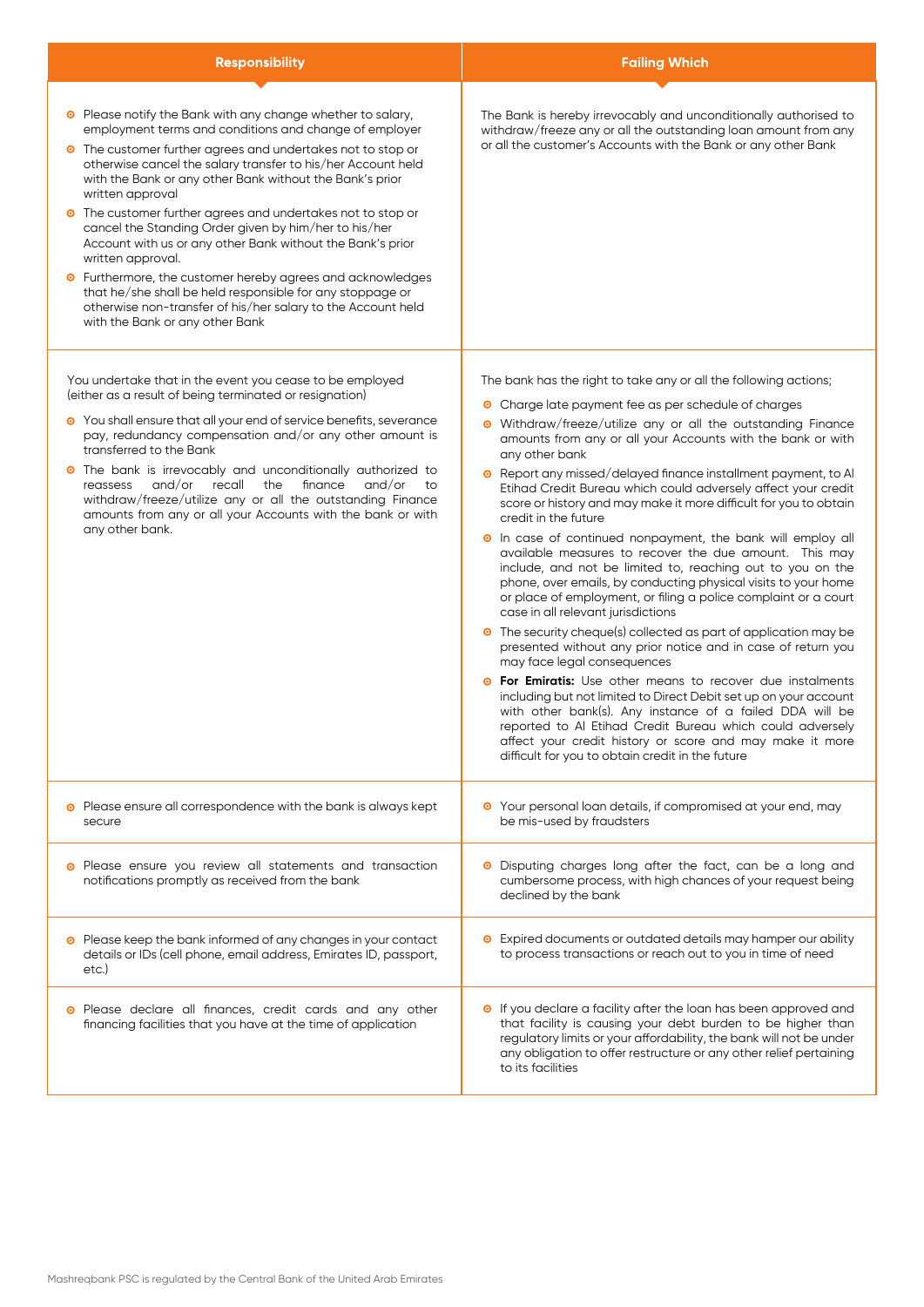# **SERVICES: FEES & CHARGES\***

| <b>Schedule of Charges</b>                                                                                                                                                                                                                                                            | <b>Charges (VAT Inclusive)</b>                                          | <b>Illustration</b>                                                                                                                                                                                                                                                                                                                                                                                                                                                                                                                                                                                                                                                                                                                                                        |  |
|---------------------------------------------------------------------------------------------------------------------------------------------------------------------------------------------------------------------------------------------------------------------------------------|-------------------------------------------------------------------------|----------------------------------------------------------------------------------------------------------------------------------------------------------------------------------------------------------------------------------------------------------------------------------------------------------------------------------------------------------------------------------------------------------------------------------------------------------------------------------------------------------------------------------------------------------------------------------------------------------------------------------------------------------------------------------------------------------------------------------------------------------------------------|--|
| <b>Rate of Interest for Emiratis</b>                                                                                                                                                                                                                                                  | 5.99% to 12.99%<br>(VAT not applicable)                                 | Loan amount<br>Tenure<br>Interest rate<br><b>AED</b><br>48<br>6.75%<br>100,000<br><b>Months</b><br><b>Appx Monthly Installment AED 2,447</b>                                                                                                                                                                                                                                                                                                                                                                                                                                                                                                                                                                                                                               |  |
| Life Insurance Fee for Emiratis<br>Covers outstanding loan amount of the<br>customer in case of death. The beneficiary of<br>the insurance cover will be the bank and bank<br>will use the claim amount to settle customer's<br>outstanding loan.                                     | Free coverage                                                           | Bank will absorb the fee on behalf of customer for tenure<br>up to 48 months (60 months for Armed Forces)                                                                                                                                                                                                                                                                                                                                                                                                                                                                                                                                                                                                                                                                  |  |
| Life Insurance Fee for Emiratis –<br><b>Debt consolidation Loan</b><br>Covers outstanding loan amount of the<br>customer in case of death. The beneficiary of<br>the insurance cover will be the bank and bank<br>will use the claim amount to settle customer's<br>outstanding loan. | 0.01911% of the outstanding amount<br>per month                         | This is a preferential fee that the bank has arranged as<br>part of a group cover. This fee is therefore subject to<br>change from time to time during the tenure of the loan.<br>If loan amount is AED 100,000, insurance fee for month 1<br>will be AED 19.11.<br>. This fee will be charged in addition to your monthly<br>instalment<br>. This fee will be charged every month on the due date till<br>maturity date<br>. This fee will also be charged in the month where you<br>avail installment postponement<br>Note: You have the option to choose insurance cover from another provider<br>listed with Mashreq. However, if you choose to go for another provider, you will<br>have to arrange the cover for full tenure of the loan by paying a single premium. |  |
| <b>Rate of Interest for Expatriates</b>                                                                                                                                                                                                                                               | 5.99% to 31.99%<br>(VAT not applicable)                                 | Loan amount<br>Tenure<br>Interest rate<br><b>AED</b><br>48<br>6.75%<br>100,000<br><b>Months</b><br><b>Appx Monthly Installment AED 2,412</b>                                                                                                                                                                                                                                                                                                                                                                                                                                                                                                                                                                                                                               |  |
| Life Insurance Fee for Expatriates                                                                                                                                                                                                                                                    | Free coverage                                                           | Bank will absorb the fee on behalf of customer                                                                                                                                                                                                                                                                                                                                                                                                                                                                                                                                                                                                                                                                                                                             |  |
| <b>Processing Fee</b>                                                                                                                                                                                                                                                                 | 1.05% of loan amount                                                    | Fee applied<br>Loan amount<br>1.05%<br><b>AED</b><br><b>AED 1050</b><br>œ.<br>100,000                                                                                                                                                                                                                                                                                                                                                                                                                                                                                                                                                                                                                                                                                      |  |
| <b>Partial or Early settlement</b>                                                                                                                                                                                                                                                    | 1.05% of Principal loan outstanding<br>OR AED 10,000 whichever is lower | Early settlement fee 1.05%<br>Loan outstanding:<br>inclusive of VAT:<br>AED 100,000<br><b>AED 1,050</b><br>Accrued interest till date: AED 2000<br>Moratorium Interest: AED 3000<br><b>Settlement amount</b><br><b>AED</b><br><b>AED</b><br><b>AED</b><br><b>AED</b><br>2,000<br>3,000<br>100,000<br>1,050<br>AED 106,050                                                                                                                                                                                                                                                                                                                                                                                                                                                  |  |
| <b>Postponement fees</b>                                                                                                                                                                                                                                                              | AED 105 per postponement                                                | Fee applied AED 105 for every installment<br>postponement.<br>Postponement fee is <b>AED 100</b> and VAT on<br>postponement fee is <b>AED 5</b> .                                                                                                                                                                                                                                                                                                                                                                                                                                                                                                                                                                                                                          |  |
| <b>Late Payment Fee</b>                                                                                                                                                                                                                                                               | 2% of the delayed amount                                                | Min <b>AED 52.50</b> .<br>Max <b>AED 210</b> .<br>Fee applied 2% of the delayed<br>installment amount <b>AED 750</b> .<br>Min Fee applied AED 52.50.<br>Fee applied 2% of the delayed<br>installment amount AED 15,000.<br>Max Fee applied AED 210.<br>Min late payment fee (LPF) is AED 50<br>and VAT on LPF is <b>AED 2.50</b> .<br>Max late payment fee (LPF) is <b>AED 200</b><br>and VAT on LPF is <b>AED 10</b> .                                                                                                                                                                                                                                                                                                                                                    |  |

\* Click [Mashreq.com/soc](https://www.mashreq.com/soc) to know more

Mashreqbank PSC is regulated by the Central Bank of the United Arab Emirates